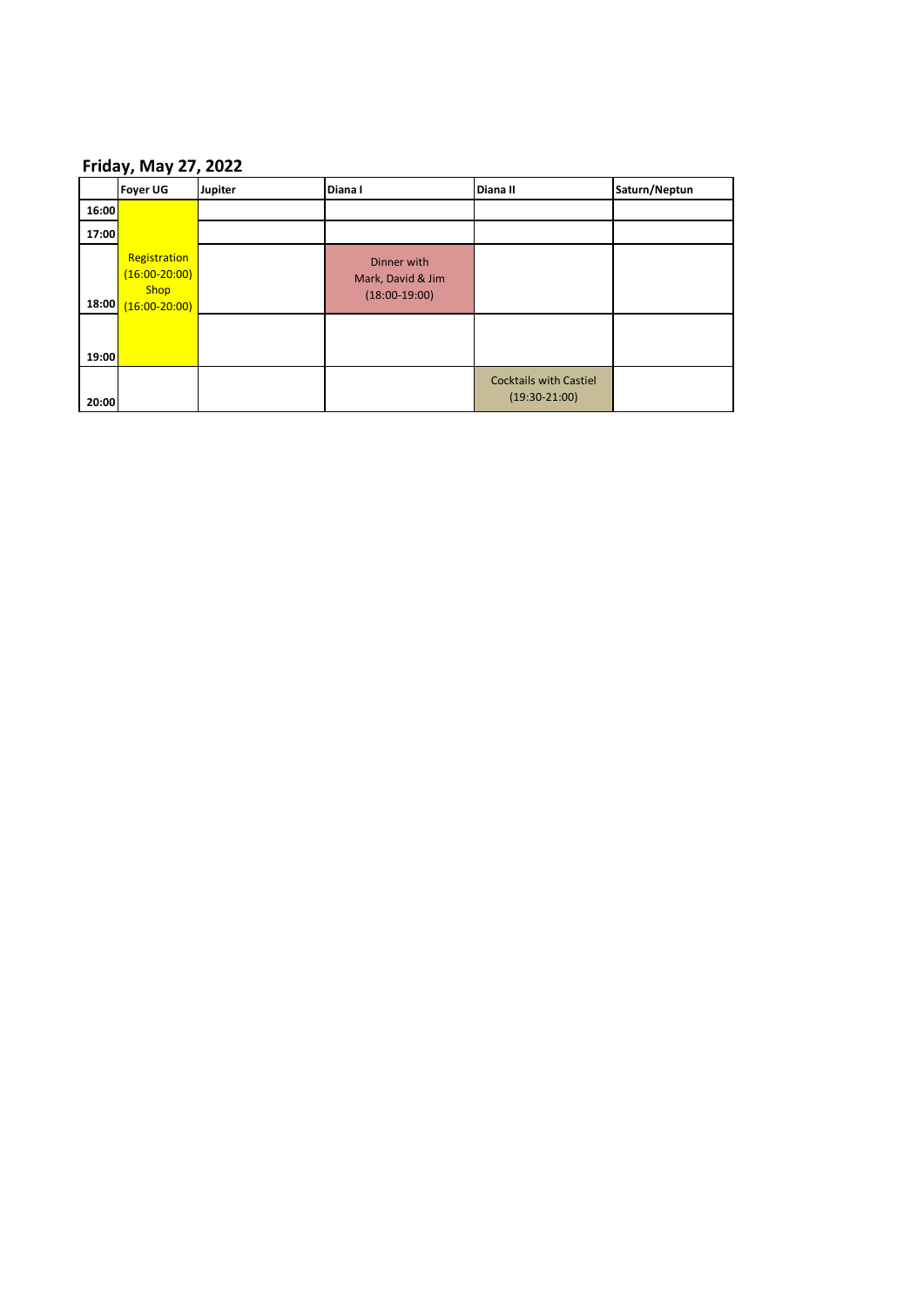## **Saturday, May 28, 2022**

|                | Jaluruay, iviay 20, 2022<br>Foyer UG                            | Jupiter                                                 | Diana I / Photo Ops                         |                                         | Saturn/Neptun                    | <b>Augustus</b>                       |
|----------------|-----------------------------------------------------------------|---------------------------------------------------------|---------------------------------------------|-----------------------------------------|----------------------------------|---------------------------------------|
| 09:30          |                                                                 | <b>Opening Ceremony</b><br>$(9:30-9:45)$                |                                             |                                         |                                  |                                       |
| 10:00          |                                                                 |                                                         | Group<br>$(10:00-10:40)$                    |                                         |                                  |                                       |
| 10:45          | Registration<br>$(8:30-14:00)$<br><b>Shop</b><br>$(8:30-14:00)$ |                                                         | Double: Samantha & David<br>$(10:50-11:10)$ | Double: Misha & Mark<br>$(10:50-11:10)$ | M&G: Sachin<br>$(10:45-11:15)$   |                                       |
| 11:00          |                                                                 |                                                         |                                             |                                         |                                  | Selfies:                              |
| 11:30          |                                                                 |                                                         | Single: Sachin<br>$(11:30-12:30)$           | Single: Mark<br>$(11:30-12:30)$         | M&G: David<br>$(11:20-11:50)$    | Samantha<br>$(11:20-11:55)$           |
| 12:00          |                                                                 | Panel: Samantha & Jim<br>$(12:00-12:50)$                |                                             |                                         |                                  |                                       |
| 12:30          |                                                                 |                                                         | Single: David                               |                                         |                                  |                                       |
| 13:00          |                                                                 | Panel: Sachin                                           | $(12:30-13:30)$                             |                                         | M&G: Samantha<br>$(13:00-13:30)$ |                                       |
| 13:30          |                                                                 | $(12:50-13:40)$                                         |                                             | Single: Misha<br>$(13:30-14:30)$        | M&G: Mark<br>$(13:35-14:05)$     |                                       |
| 14:00          |                                                                 | Panel: Mark<br>$(14:10-15:00)$                          | Single: Samantha<br>$(14:00-15:00)$         |                                         | M&G: Jim<br>$(14:10-14:40)$      |                                       |
| 15:00          |                                                                 | Panel: David<br>$(15:05-15:55)$                         | Single: Jim<br>$(15:00-16:00)$              |                                         |                                  | Selfies:<br>Sachin<br>$(15:10-15:45)$ |
| 15:30          |                                                                 |                                                         |                                             |                                         | M&G: Misha<br>$(15:30-16:00)$    | Selfies:<br><b>Mark</b>               |
| 16:00          |                                                                 |                                                         |                                             |                                         |                                  | $(15:50-16:35)$                       |
|                |                                                                 | Panel: Misha<br>$(16:10-17:00)$                         |                                             |                                         |                                  |                                       |
| 16:30          |                                                                 |                                                         |                                             |                                         |                                  |                                       |
| 17:30<br>18:30 | Shop<br>$(17:30-19:00)$                                         | <b>Autograph Session</b><br>$(17:30-19:30)$<br>Diana II |                                             |                                         |                                  |                                       |
| 19:30          |                                                                 |                                                         |                                             |                                         |                                  |                                       |
| 20:00<br>20:30 |                                                                 | <b>Cocktail Party</b><br>$(19:45-20:45)$                |                                             |                                         |                                  |                                       |
| 21:00<br>23:00 |                                                                 | <b>Karaoke Party</b><br>$(21:00-0:00)$                  |                                             |                                         |                                  |                                       |